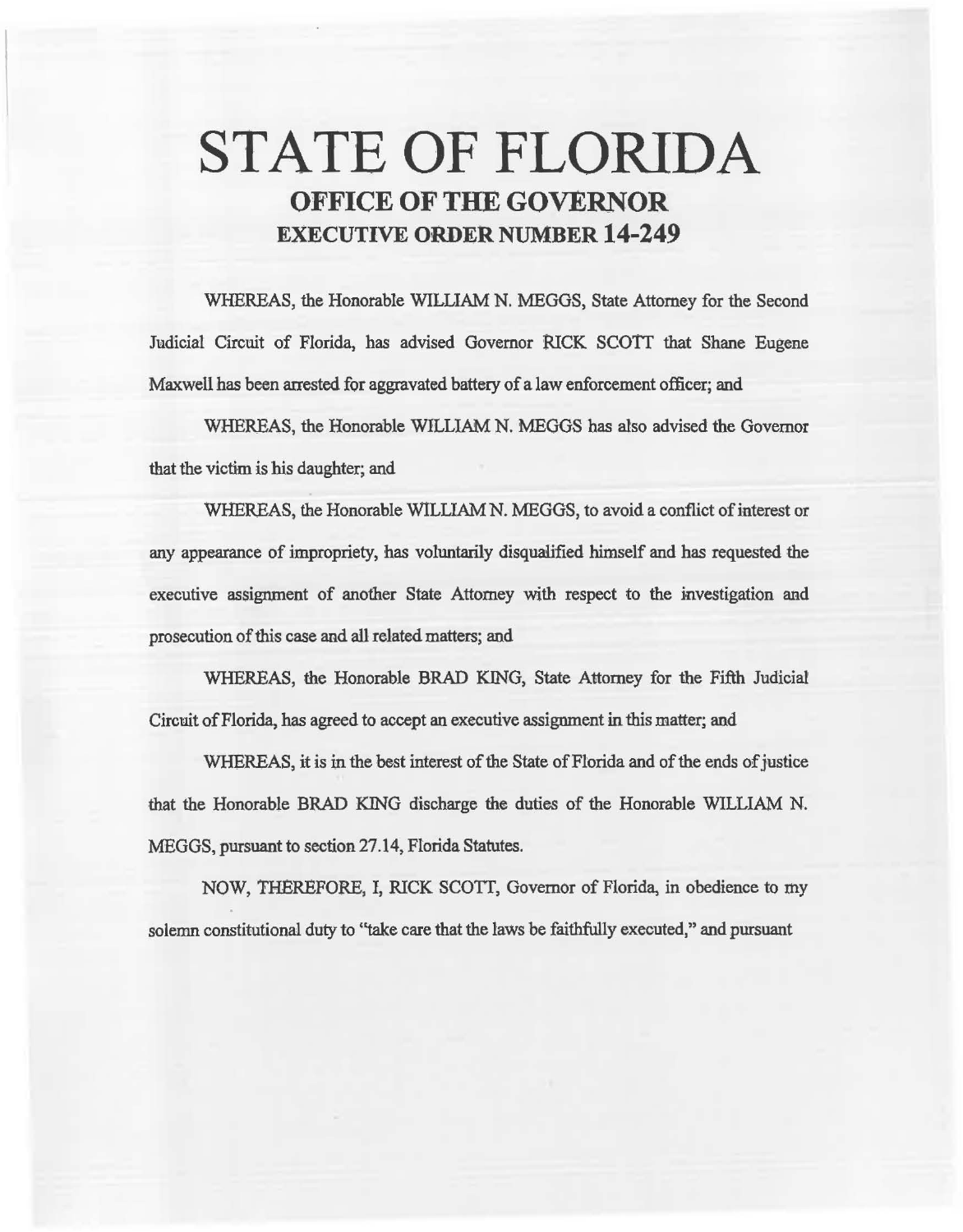to the Constitution and laws of the State of Florida, issue the following Executive Order, effective immediately:

## Section I.

The Honorable BRAD KING, State Attorney for the Fifth Judicial Circuit of Florida, referred to as the "Assigned State Attorney," is assigned to discharge the duties of the Honorable WILLIAM N. MEGGS, State Attomey for the Second Judicial Circuit of Florida, as they relate to the investigation, prosecution and all matters related to Shane Eugene Maxwell.

#### Section 2.

The Assigned State Attorney or one or more Assistant State Attorneys and Investigators, who have been designated by the Assigned State Attorney, shalt proceed immediately to the Second Judicial Circuit of Florida, and are vested with the authority to perform the duties prescribed herein.

# Section 3.

All residents of the Second Judicial Circuit are requested, and all public officials are directed, to cooperate and render whatever assistance is necessary to the Assigned State Attorney, so that justice may be served.

## Section 4.

The period of this Executive Assignment shall be for one  $(1)$  year, to and including September 9, 2015.